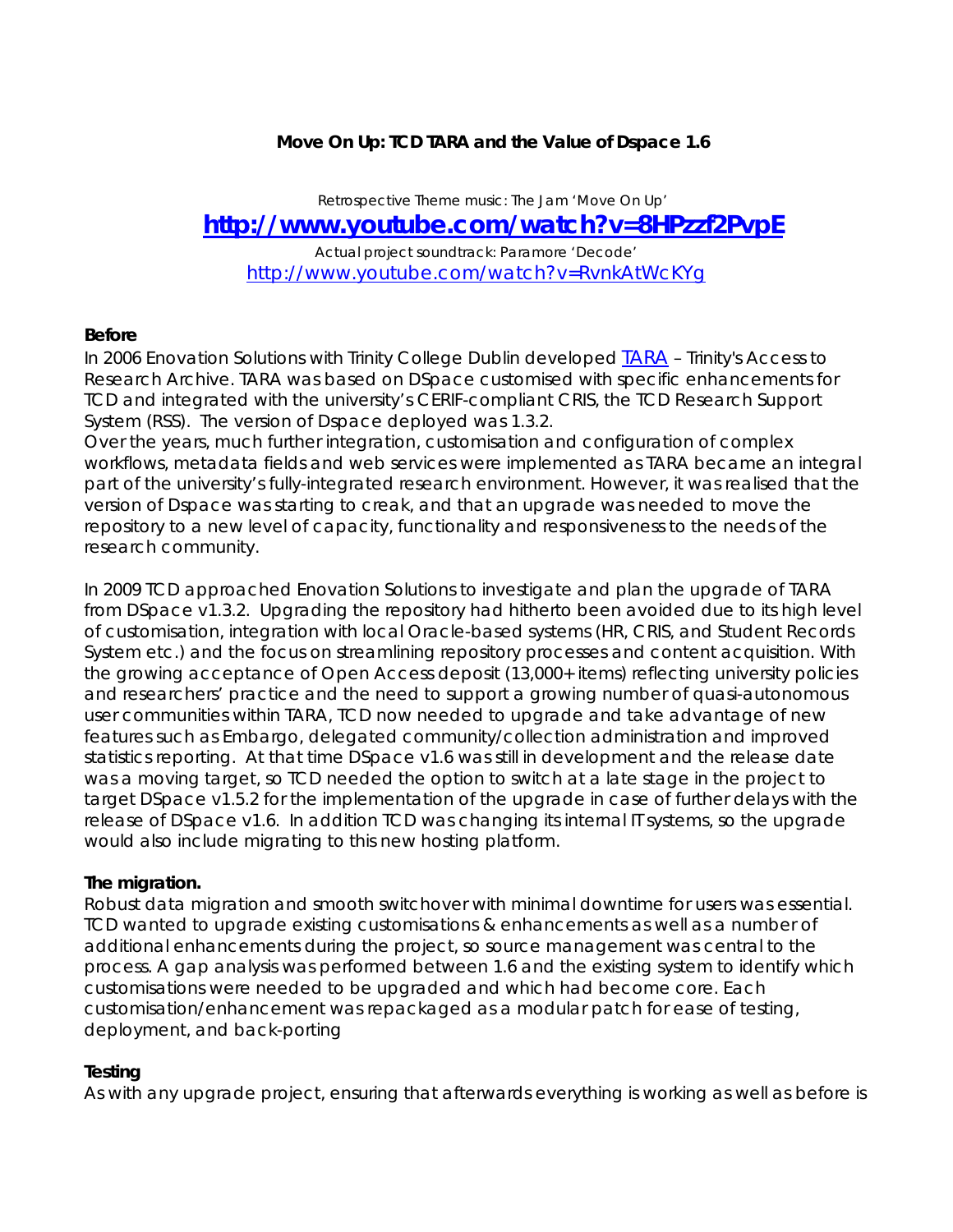of paramount importance. We built an internal UAT environment which was a copy of the live system and that included a test research system to test against. We reworked the code as it updated to Release Candidate 1 & Release Candidate 2 releases as they became available – this increased code stability and verified/validated the modular patch deployment approach.

The Enovation project team lead by Ciaran Walsh worked closely with the TARA and CRIS teams to ensure that that the gap analysis, testing and live deployment provided a smooth transition from the old system to the new 1.6 solution. New servers in TCD's virtual hosting environment helped minimise downtime during final deployment and facilitated data migration dry runs, which ensured the process was streamlined – database migration was complete within 2 hours of starting final deployment. The CRIS remained fully functional throughout: it experienced zero downtime, the link from the CRIS to TARA was simply switched off for a short time as the changeover was effected.

All the testing and preparation facilitated rapid implementation once final DSpace v1.6 code was released – the new system went live on same day of release of the final v1.6 code, fully available to all users the following day.

## **After**

What can TARA do now that it couldn't do before? In addition to moving the repository to a much more robust,scalable and sustainable architecture, various projects have been facilitated by this shift to the latest Dspace. These include:

- [PEER \(Publishing and the Ecology of European Research\),](http://www.peerproject.eu/) EC eContent*plus* collaboration between publishers, repositories and researchers investigating the effects of large-scale, systematic depositing of authors' final peer-reviewed manuscripts. Amongst the participating Dspace repositories, TARA is the only live institutional repository receiving content from PEER (the other Dspace repository partners use dedicated installations for this purpose). Dspace 1.6 and SWORD have facilitated the required processes and metadata requirements.
- Implementation of delegated collection administration has provided self-service management of their Collections to university research communities such as [TRIARC](http://www.tcd.ie/History_of_Art/triarc/) (Trinity Irish Art Research Centre) and the School of Histories and Humanities' [Digital](http://www.tara.tcd.ie/handle/2262/4840)  [Image Project](http://www.tara.tcd.ie/handle/2262/4840).
- [RIAN](http://www.rian.ie/) (Irish National Open Access Research Portal) : metadata compliance including the addition of required fields indicating funders, peer-reviewed status etc., and exposed for OAI-harvesting and the web to complete compliance.
- Anticipating the requirements of the **OpenAIRE** European FP7 project, additional fields and sets (defined by funder name) were added for enhanced harvesting
- OpenSearch enabled the TCD pilot [Microsoft RIC](http://research.microsoft.com/en-us/projects/ric/) for Humanities to search the repository from within that VRE; the RIC was also able to use the new TARA RSS functionality .
- Customisation of the new Embargo function is underway to support the proposed publications policy for the university